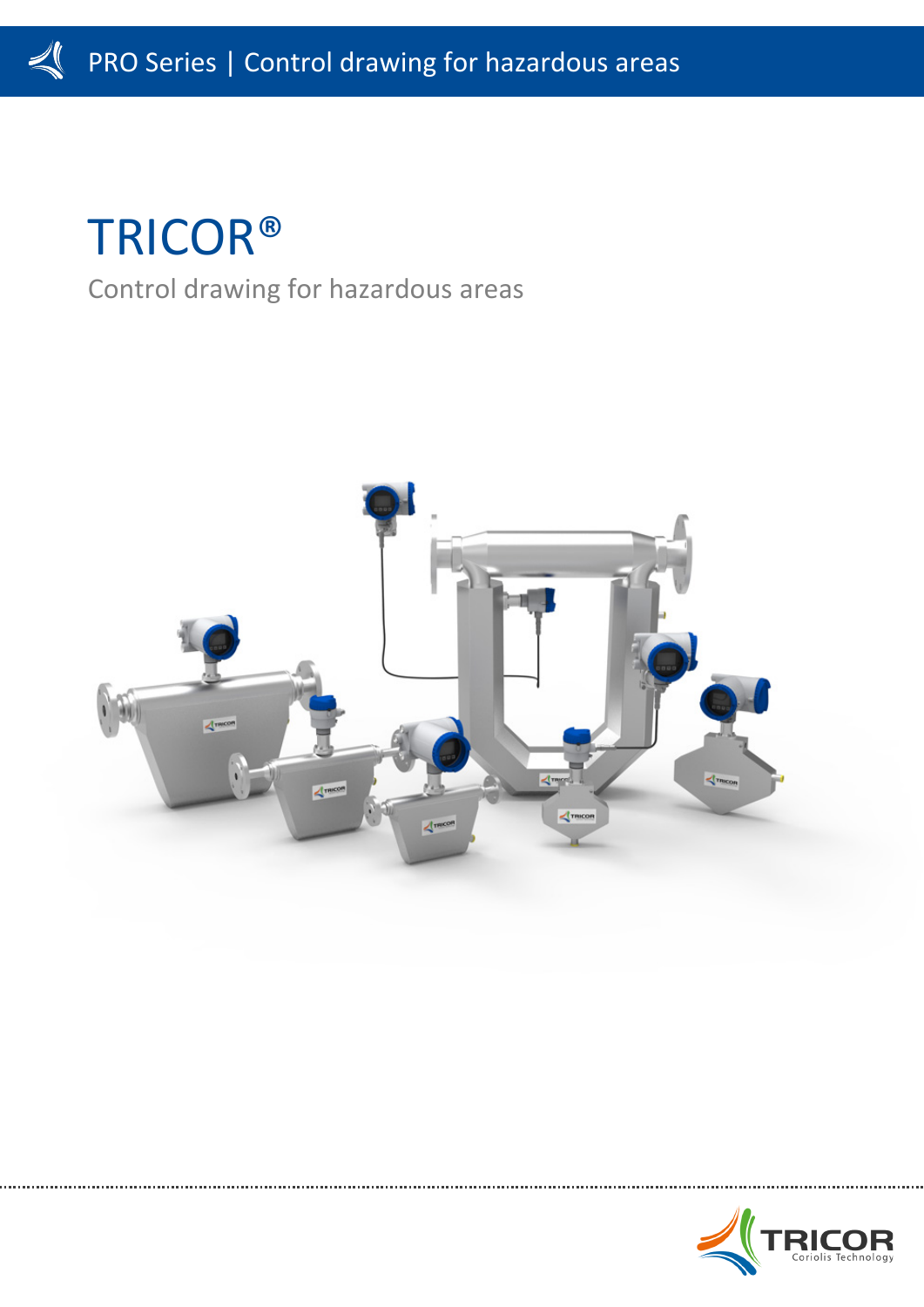

**Manual-Version**

TCMP\_E90\_PRO\_E\_EN\_200305\_E002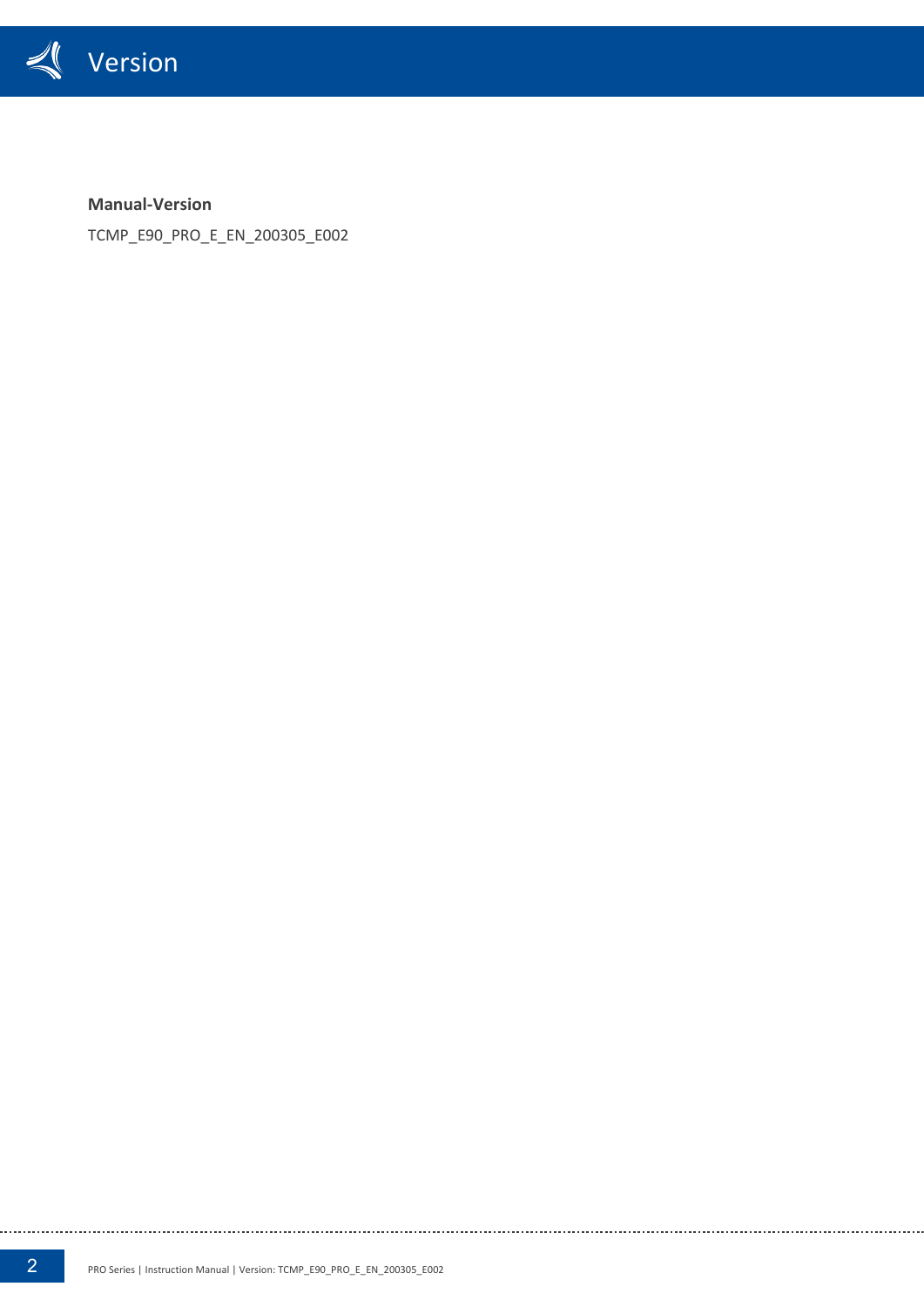

## Index

. . . . . . . . . . . . . .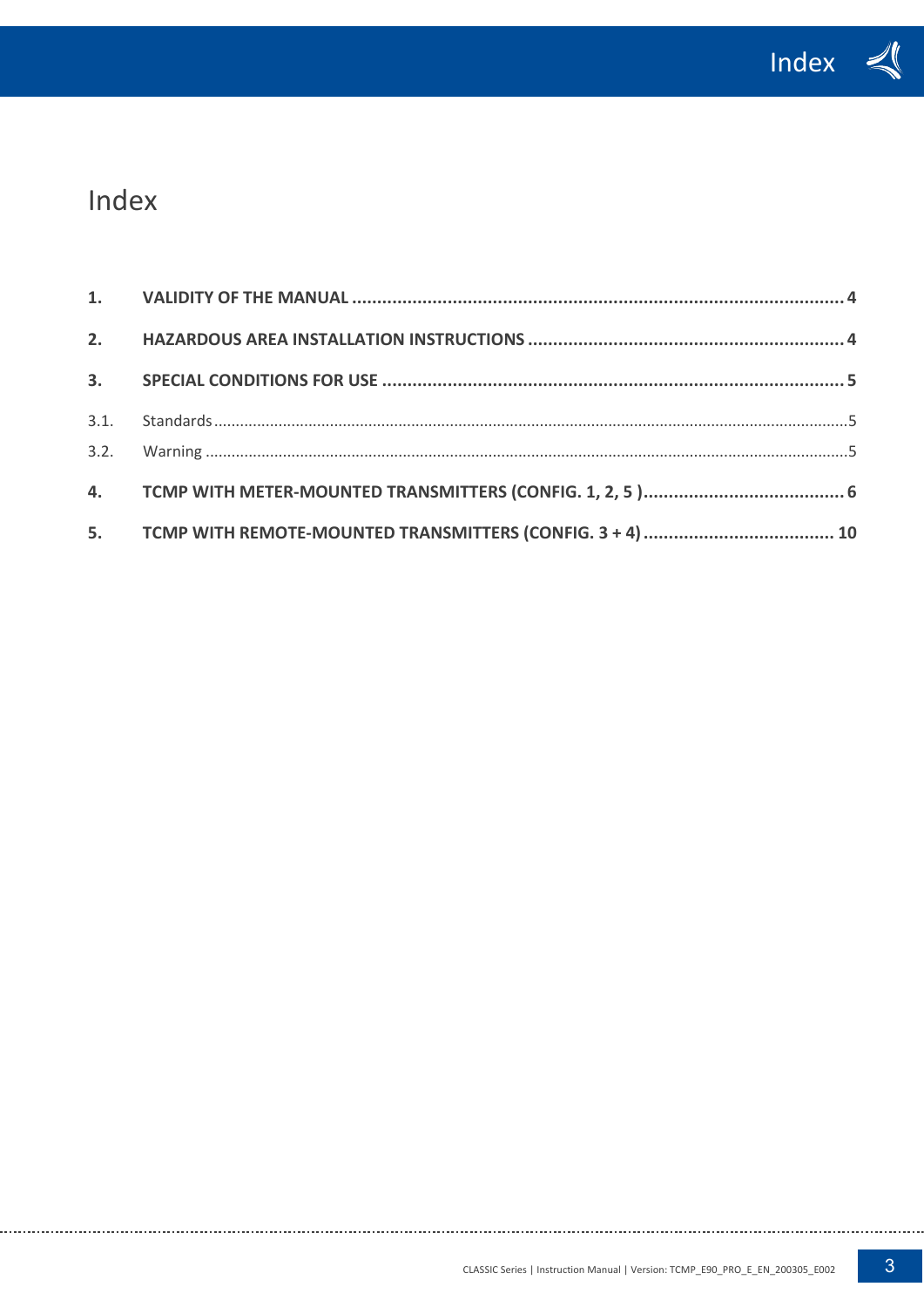### <span id="page-3-0"></span>1.Validity of the Manual

This manual contains the information for installing and operating the TRICOR PRO Mass Flow Meters in hazardous areas.

The knowledge of the standard TRICOR PRO manual is required.

The manual is valid for the following mass flow sensors (remote and compact versions):

TCMP 0050, TCMP 0100, TCMP 0325, TCMP 0450, TCMP 0650, TCMP 1550, TCMP 3100, TCMP 5500, TCMP 7900, TCMP 028K, TCMP 065K, TCMP 230K, TCMP 430K

As well as for the following remote transmitters:

TCD 9010, TCD 9100, TCD 9200, TCD 9210, TCD 9220

### <span id="page-3-1"></span>2. Hazardous Area Installation Instructions

Instructions specific to hazardous area installations.

The following instructions apply to the Transmitters and Sensors.

- 1. The equipment may be used in a hazardous area with flammable gases and vapors, groups and temperature classes as specified in the equipment specification.
- 2. The equipment is certified for use in ambient temperature  $(T_a)$  as specified in the equipment specification and should not be used outside of the specified temperature range.
- 3. Installation shall be carried out in accordance with the applicable code of practice by suitably trained personnel.
- 4. The equipment is not intended to be repaired by the user. Repair of this equipment shall be carried out by the manufacturer in accordance with the applicable code of practice.
- 5. If the equipment is likely to come into contact with aggressive substances, then it is the responsibility of the user to take suitable precautions that prevent it from being adversely affected, thus ensuring that the type of protection is not compromised.
	- Aggressive Substances e.g. acidic liquids or gases that may attack metals or solvents that may affect polymeric materials.
	- Suitable Precautions e.g. regular checks as part of routine inspections or establishing from the material's data sheet that it is resistant to specific chemicals.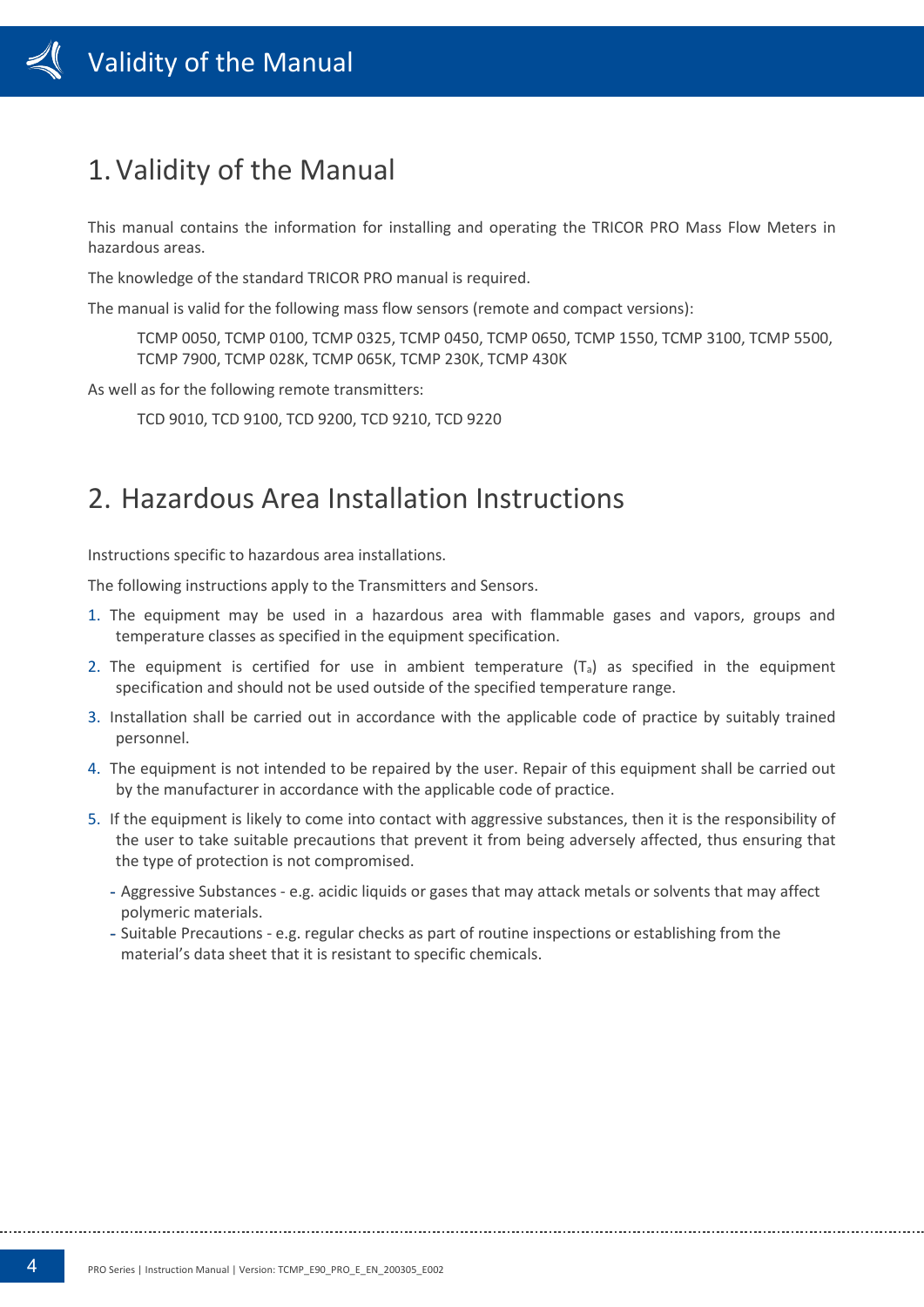### <span id="page-4-0"></span>3. Special Conditions for use

#### **WARNING!**

ATEX/IECEx: Potential risk of sparking from aluminum alloy enclosure.

#### **WARNING!**

US/Canada: Potential risk of sparking from aluminum alloy enclosure. In Division 1 or Zone 0 installations, equipment shall be installed in such manner as to prevent the possibility of sparks resulting from friction or impact against the enclosure.

#### **WARNING!**

Risk of electrostatic sparking. Clean only with a damp cloth.

### <span id="page-4-1"></span>3.1. Standards

EN 60079-0:2018, EN 60079-1:2014, EN 60079-11:2012

IEC 60079-0:2017 Ed.7, IEC 60079-1:2014 Ed.7, IEC 60079-11:2011 Ed.6

CAN/CSA-C22.2 No. 0-10:15, CAN/CSA-C22.2 No. 61010-1-10, CAN/CSA-C22.2 No. 60079-0:15, CAN/CSA-C22.2 No. 60079-1:16, CAN/CSA-C22.2 No. 60079-11:14

ANSI/UL 61010-1:2008, ANSI/UL 60079-0:2013, ANSI/UL 60079-1 :2015, ANSI/UL 60079-11:2014

<span id="page-4-2"></span>FM 3615:2018, FM 3600:2018, FM 3810:2005

### 3.2. Warning

#### **WARNING!**

#### **Explosion Hazard – Can cause death or serious injury**

Danger of explosion in hazardous areas.

Use only cable glands/plugs that comply with the requirements for the relevant type of protection.

Tighten the cable glands in accordance with the torques specified in technical specifications

Close unused cable inlets for the electrical connections.

When replacing cable glands use only cable glands of the same type.

After installation check the cables are seated firmly.

The equipment shall not be opened when energized.

Substitution of components may impair Intrinsic Safety.

To prevent ignition of flammable or combustible atmospheres, disconnect power before servicing.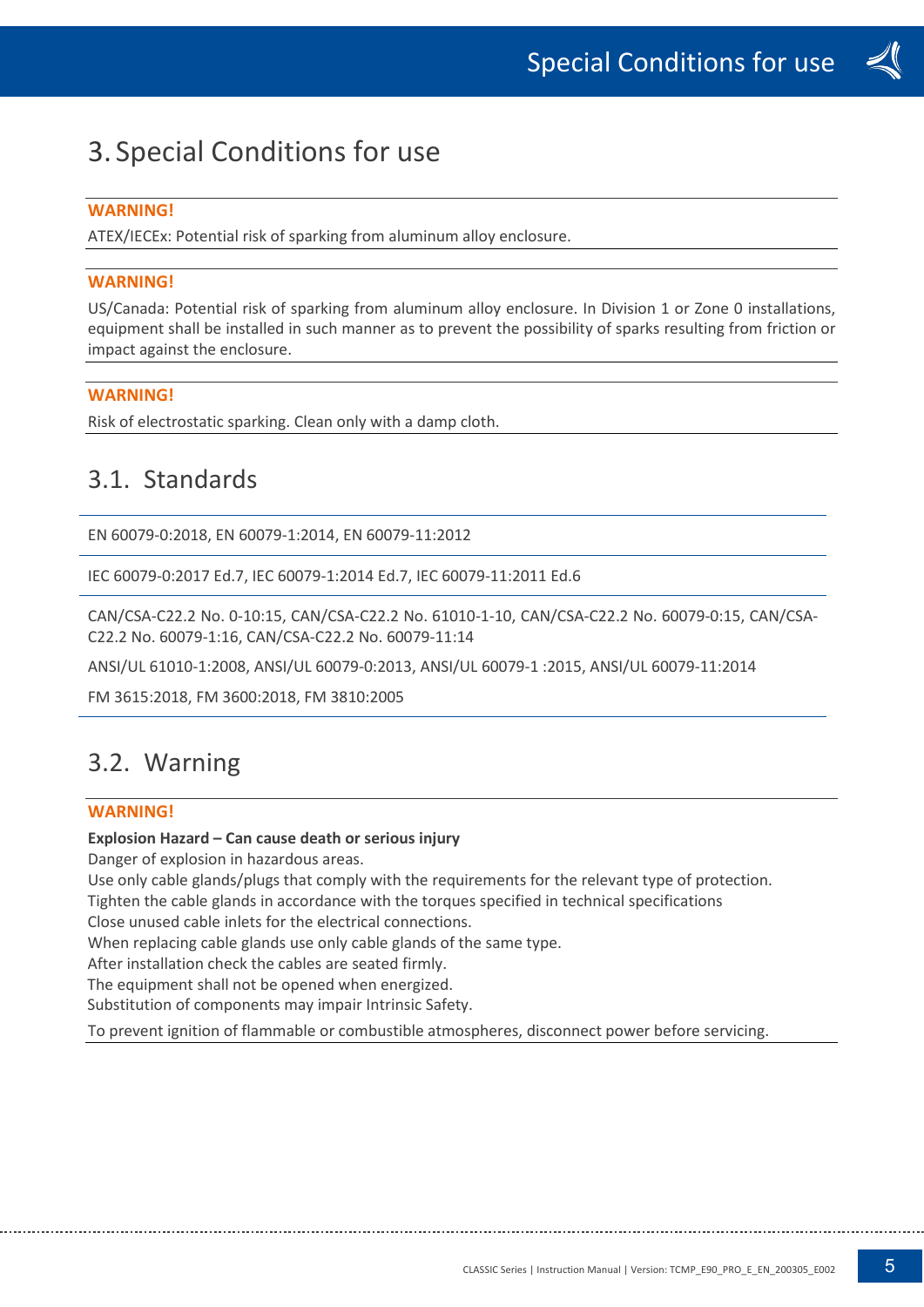### <span id="page-5-0"></span>4. TCMP with meter-mounted transmitters (Config. 1, 2, 5 )

| <b>Transmitters</b>   | System serial number                          |
|-----------------------|-----------------------------------------------|
| TCD 9010-*-****-**-** | ' TCMP ****-**-****-*****-**-**               |
| TCD 9100-*-****-**-** | $'$ TCMP ****-**-****-*****-**- <del>**</del> |
| TCD 9200-*-****-**-** | TCMP ****-**-****-****-**-**-                 |

For the configurations involving the TRICOR TCD 9\*10 transmitter installed with the sensor enclosure, for configurations no. 1 and no. 5, the maximum allowable process fluid temperatures with respect to temperature class for the device when used with potentially explosive gases in the following maximum ambient temperatures are:

| Ta             | <b>Maximum Process Temperature per Temperature Class</b> |                 |  |  |  |  |  |  |
|----------------|----------------------------------------------------------|-----------------|--|--|--|--|--|--|
|                | T4                                                       | T3              |  |  |  |  |  |  |
| 60 °C [140 °F] | 70 °C [158 °F]                                           | 70 °C [158 °F]  |  |  |  |  |  |  |
| 55 °C [131 °F] | 100 °C [212 °F]                                          | 100 °C [212 °F] |  |  |  |  |  |  |
| 50 °C [122 °F] | 130 °C [266 °F]                                          | 130 °C [266 °F] |  |  |  |  |  |  |
| 45 °C [113 °F] | 135 °C [275 °F]                                          | 160 °C [320 °F] |  |  |  |  |  |  |
| 40 °C [104 °F] | 135 °C [275 °F]                                          | 190 °C [374 °F] |  |  |  |  |  |  |
| 35 °C [95 °F]  | 135 °C [275 °F]                                          | 200 °C [392 °F] |  |  |  |  |  |  |

For the configurations involving the TRICOR TCD 9100/9200 transmitter installed with the sensor enclosure, for configuration no. 2, the maximum allowable process fluid temperatures with respect to the marked temperature class and maximum surface temperature for the device in the following maximum ambient temperatures are:

| Ta             | <b>Maximum Process Temperature per Temperature Class</b> |                 |  |  |  |  |  |
|----------------|----------------------------------------------------------|-----------------|--|--|--|--|--|
|                | T4                                                       | T <sub>3</sub>  |  |  |  |  |  |
| 60 °C [140 °F] | 80 °C [176 °F]                                           | 80 °C [176 °F]  |  |  |  |  |  |
| 55 °C [131 °F] | 110 °C [212 °F]                                          | 110 °C [230 °F] |  |  |  |  |  |
| 50 °C [122 °F] | 130 °C [266 °F]                                          | 140 °C [284 °F] |  |  |  |  |  |
| 45 °C [113 °F] | 135 °C [275 °F]                                          | 170 °C [338 °F] |  |  |  |  |  |
| 40 °C [104 °F] | 135 °C [275 °F]                                          | 200 °C [392 °F] |  |  |  |  |  |

- i. The end user shall contact the manufacturer of the Coriolis units, which be required, in some applications, to be covered in a thermal insulating material. The manufacturer will be able to provide the necessary information on either;
	- a) Maintaining the process fluid at a suitable temperature in line with this certificate, or;
	- b) When placed near other pipelines at high temperatures, to protect the Coriolis units from the resulting external heat source;
- ii. This equipment includes non-conducting parts that may generate an ignition-capable level of electrostatic charges under certain extreme conditions. The user shall ensure that the equipment is not installed in a location where it may be subjected to external conditions (such as high-pressure steam) which might cause a build-up of electrostatic charges on non-conducting surfaces. Additionally, cleaning of the equipment shall be done only with a damp cloth;
- iii. The end user shall ensure that all cable entries are fitted with any suitably certified cable gland or blanking elements;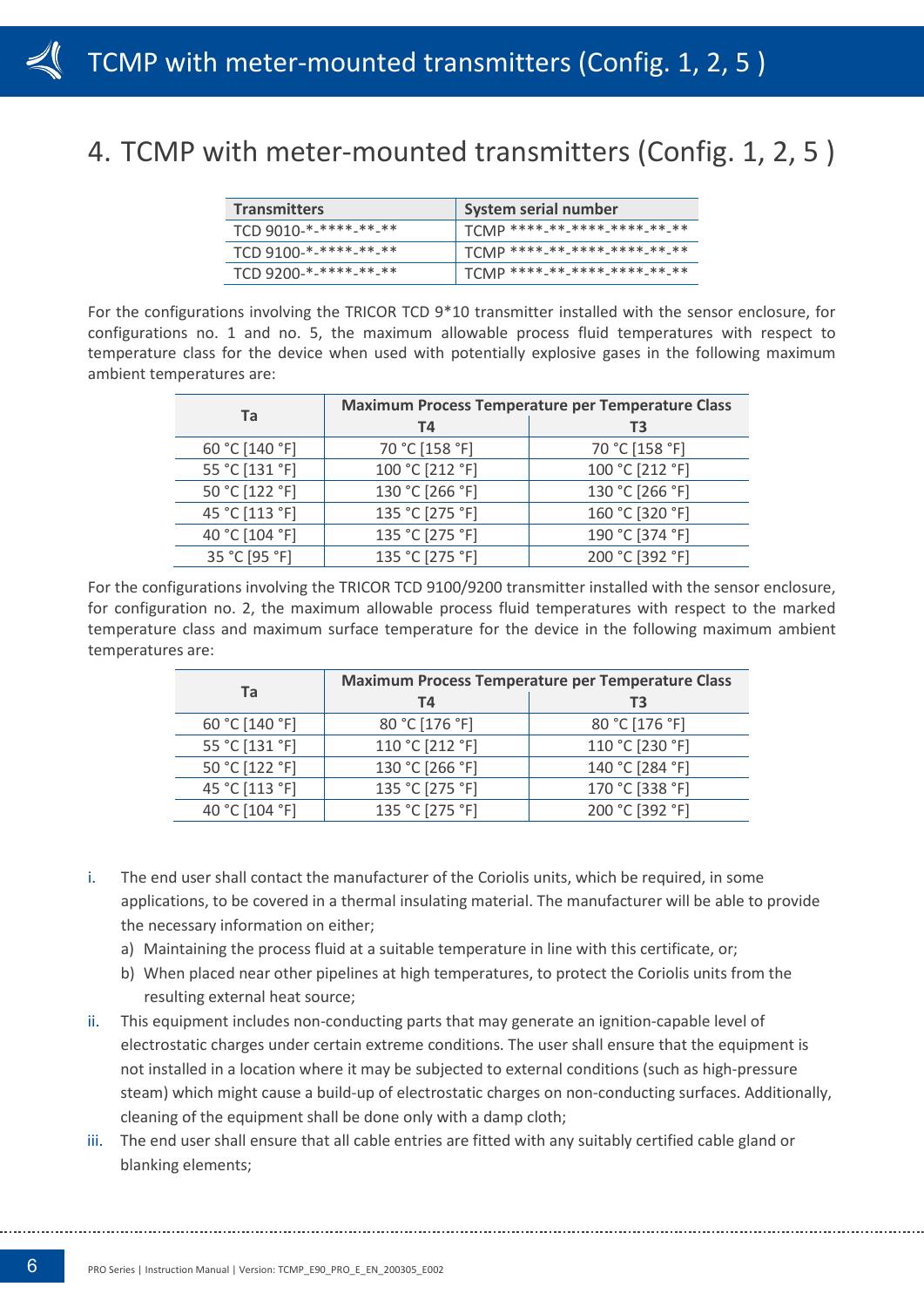

- iv. The flameproof joints of the TCMP \*\*\*\* series of Coriolis Mass Flow Meter are not intended to be repaired;
- v. The end user shall always refer to the TCMP series complete system equipment label before installation in any suitable explosive atmosphere, zone, ambient, and process temperature;
- vi. The TCMP \*\*\*\* series of Coriolis Mass Flow Meter shall not be disassembled by the end user, and shall remain in the condition provided by the manufacturer;
- vii. The TRICOR TCD 9\*00 shall only be electrically powered / connected to an overvoltage category II or better circuit as defined in IEC 60664-1 and required by Annex F of IEC 60079-11
- viii. The quoted entity parameters of Co and Lo are applicable for the distributed capacitance and inductance in cables. Where there is circuit capacitance or inductance in the connected equipment (represented by Ci and Li) that both total more than 1% of quoted Co and Lo then these values shall not exceed 50% of the quoted Co and Lo values;
- ix. The equipment internal circuits at the 4-Pin Connection  $-A$ , B, 0 and 15 V or Connector X700 (Pin 1 = 15 V, Pin 2 = 0 V, Pin 3 = A and Pin 4 = B) are not capable of withstanding a 500 V r.m.s. a.c. test to earth as required by clause 6.3.13 of EN 60079-11:2012. This shall be taken into account in any equipment installation;
- x. Intrinsically safe installations only: A temporary connection of the TCD 9\*10 to an uncertified programming or data download device is permitted, when the TCD 9\*10 is located in the nonhazardous area (typically prior to installation). Alternatively, such a connection may be made when the TCD 9\*10 remains in the hazardous area, but the area is declared 'gas-free'. The uncertified programming or data download device shall be suitably-approved as a SELV supply to IEC 60950-1, IEC 61010-1 or an equivalent standard, with a maximum output voltage of 60 V. The input terminals of the TCD  $9*10$  have a maximum voltage  $U_M = 60$  V
- xi. Suitable equipment certified blanking elements shall be fitted to all unused conduit entries to maintain the explosionproof and environmental characteristics of the equipment.
- xii. Remote terminal boxes of the TCM\*\*\*\* may be manufactured from aluminium; in the event of rare incidents, ignition sources due to impact and friction sparks could occur. This shall be considered when the remote version of the TRICOR flow meters are being installed in locations that specifically require group II Zone 0 applications.
- xiii. DC powered units shall be supplied with a Limited Energy Circuit (LEC), Class 2 as defined in article 725.121 of NFPA70, or Limited Power Source (LPS) as defined in CAN/CSA C22.2 No. 60950-1.
- xiv. The maximum pressure associated with the process medium in the internal pipes shall be limited on the lowest pressure rating of either transducer or process connection (see label information).
- xv. If at any time there is a conflict between the system safety provisions and any relevant local (national or regional) requirements, the local requirements always take precedence.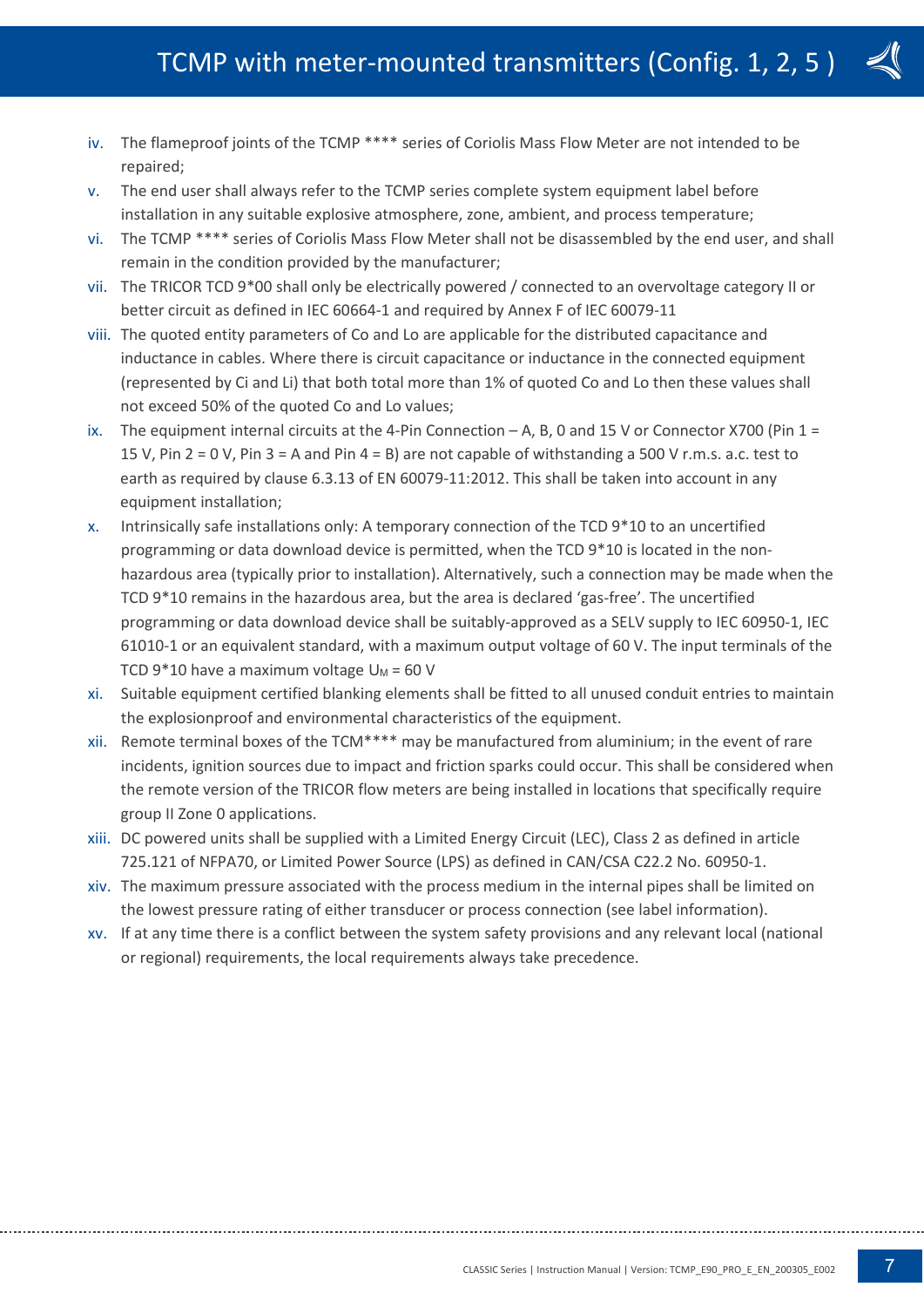#### **Entity parameters for TCMP with meter-mounted TCD 9010:**

Exd installation:  $U_M = 60$  V DC

Exi installation:

| Terminals                         | $\mathbf{A}$   | (mA) | (W)<br>ш.  | (nF)    |     |
|-----------------------------------|----------------|------|------------|---------|-----|
| <b>CCI</b><br>IS circuits<br>wire | $\Omega$<br>ZU | 484  | -<br>ر . ب | <b></b> | v.v |

#### **Ratings:**

| <b>ATEX / IECEX</b>        | CSA (US)                                 | CSA (Can)                  |
|----------------------------|------------------------------------------|----------------------------|
| For TCM 0050 - 7900:       | For TCM 0050 - 7900:                     | For TCM 0050 - 7900:       |
| Ex db ia [ia Ga] IIC T* Gb | Cl 1, Zone 1 AEx db ia [ia Ga] IIC T* Gb | Ex db ia [ia Ga] IIC T* Gb |
|                            | CII Div 1 Groups A, B, C and D T*        |                            |
| For TCM 028K $-$ 430K:     |                                          | For TCM 028K - 430K:       |
| Ex db ia [ia Ga] IIB T* Gb | For TCM 028K - 430K:                     | Ex db ia [ia Ga] IIB T* Gb |
|                            | Cl 1, Zone 1 AEx db ia [ia Ga] IIB T* Gb |                            |
|                            | CII Div 1 Groups C and D T*              |                            |
| * see note: i              |                                          |                            |

#### **Housing of Transmitter and Sensor shall always be connected as illustrated below:**

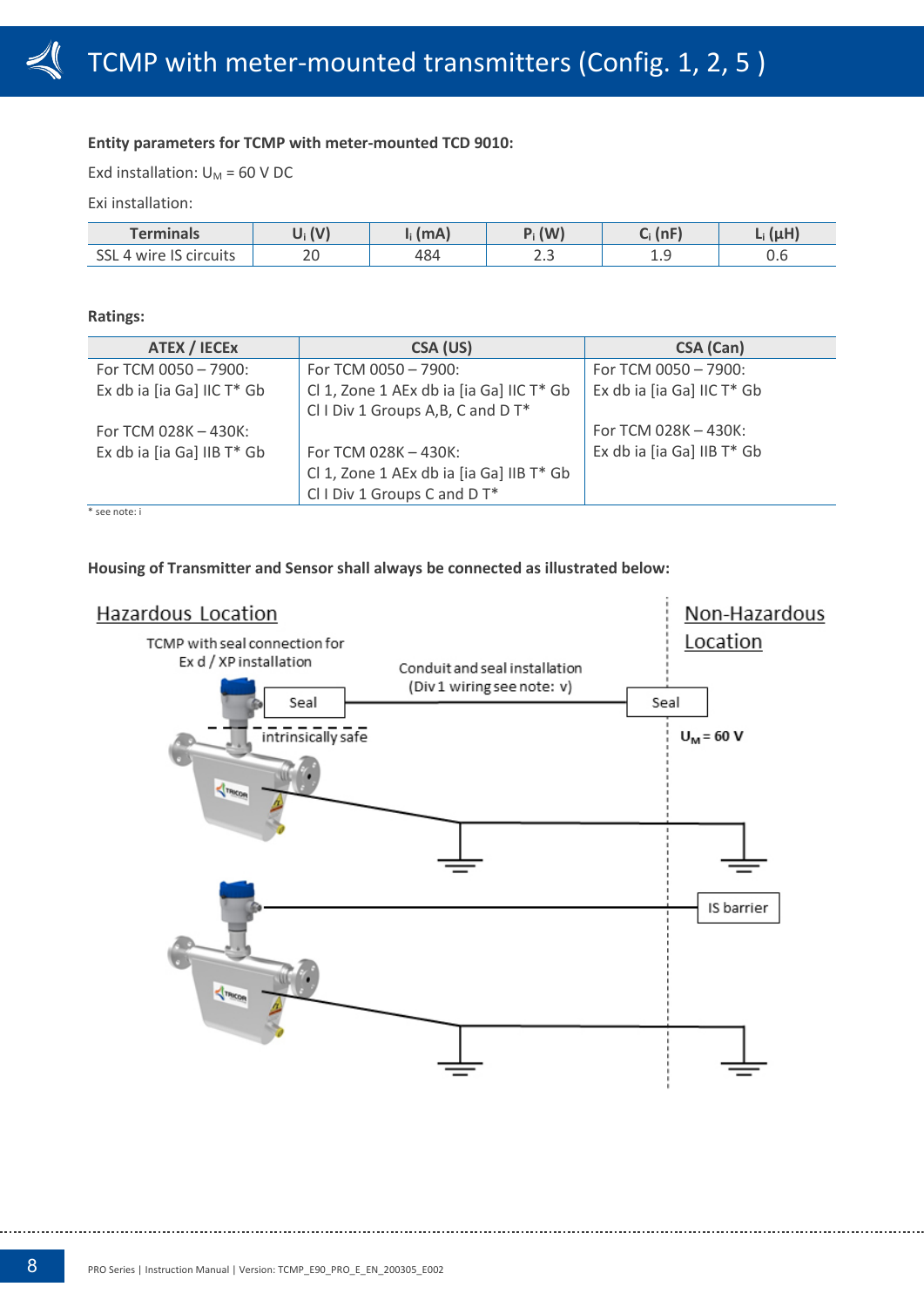

| IO<br><b>Connections</b> | <b>Terminals</b> | Ui<br>(V) | li.<br>(mA) | Pi<br>(W)    | <b>Uo</b><br>(V) | lo<br>(mA) | Po<br>(W) | Ci<br>(nF) | Li<br>$(\mu H)$ | Co IIC<br>(nF)     | Lo<br>$II$<br>(mH) |
|--------------------------|------------------|-----------|-------------|--------------|------------------|------------|-----------|------------|-----------------|--------------------|--------------------|
| <b>HART Active</b>       | 4, 5             | <b>NA</b> | <b>NA</b>   | <b>NA</b>    | 28               | 85         | 0.584     | <b>NA</b>  | <b>NA</b>       | 72                 | 1.64               |
| <b>HART Passive</b>      | 5, 6             | 30        | 100         | $\mathbf{1}$ | <b>NA</b>        | <b>NA</b>  | <b>NA</b> | 15.8       | 36              | <b>NA</b>          | <b>NA</b>          |
| Profibus PA              | 4, 5             | 30        | 380         | <b>NA</b>    | <b>NA</b>        | <b>NA</b>  | <b>NA</b> | 0.258      | 2.3             | <b>NA</b>          | <b>NA</b>          |
| Modbus in                | 4, 5             | 4.2       | 149         | 156          | <b>NA</b>        | <b>NA</b>  | <b>NA</b> | 500        | 50              | <b>NA</b>          | <b>NA</b>          |
| Modbus out               | 4, 5             | <b>NA</b> | <b>NA</b>   | <b>NA</b>    | 4.2              | 117.8      | 124       | <b>NA</b>  | <b>NA</b>       | 420 <sub>u</sub> F | 2.51               |
| IO 2 Active              | 8, 9             | <b>NA</b> | <b>NA</b>   | <b>NA</b>    | 28               | 87         | 0.601     | <b>NA</b>  | <b>NA</b>       | 78                 | 1.46               |
| <b>IO 2 Passive</b>      | 9, 10            | 30        | 1000        | $\mathbf{1}$ | <b>NA</b>        | <b>NA</b>  | <b>NA</b> | 7.3        | 36              | <b>NA</b>          | <b>NA</b>          |
| IO 3 Active              | 11, 12           | <b>NA</b> | <b>NA</b>   | <b>NA</b>    | 28               | 87         | 0.6       | <b>NA</b>  | <b>NA</b>       | 78                 | 1.46               |
| IO 3 Passive             | 12, 13           | 30        | 1000        | 1            | <b>NA</b>        | <b>NA</b>  | <b>NA</b> | 7.3        | 36              | <b>NA</b>          | <b>NA</b>          |
| IO 3 Relay               | 11, 12, 13       | 30        | 1000        | 1            | <b>NA</b>        | <b>NA</b>  | <b>NA</b> | 7.3        | 36              | <b>NA</b>          | <b>NA</b>          |
| IO 4 Active              | 14, 15           | <b>NA</b> | <b>NA</b>   | <b>NA</b>    | 28               | 87         | 0.6       | <b>NA</b>  | <b>NA</b>       | 78                 | 1.46               |
| IO 4 Passive             | 15, 16           | 30        | 1000        | $\mathbf{1}$ | <b>NA</b>        | <b>NA</b>  | <b>NA</b> | 7.3        | 36              | <b>NA</b>          | <b>NA</b>          |
| IO 4 Relay               | 14, 15, 16       | 30        | 1000        | 1            | <b>NA</b>        | <b>NA</b>  | <b>NA</b> | 7.3        | 36              | <b>NA</b>          | <b>NA</b>          |

**Entity parameters for TCMP with meter-mounted TCD 9100 and TCD 9200 (IO Ch1 to Ch4):**

#### **Housing of Transmitter and Sensor shall always be connected as illustrated below:**



#### **Housing of Transmitter and Sensor shall always be connected as illustrated below:**

<span id="page-8-0"></span>![](_page_8_Figure_7.jpeg)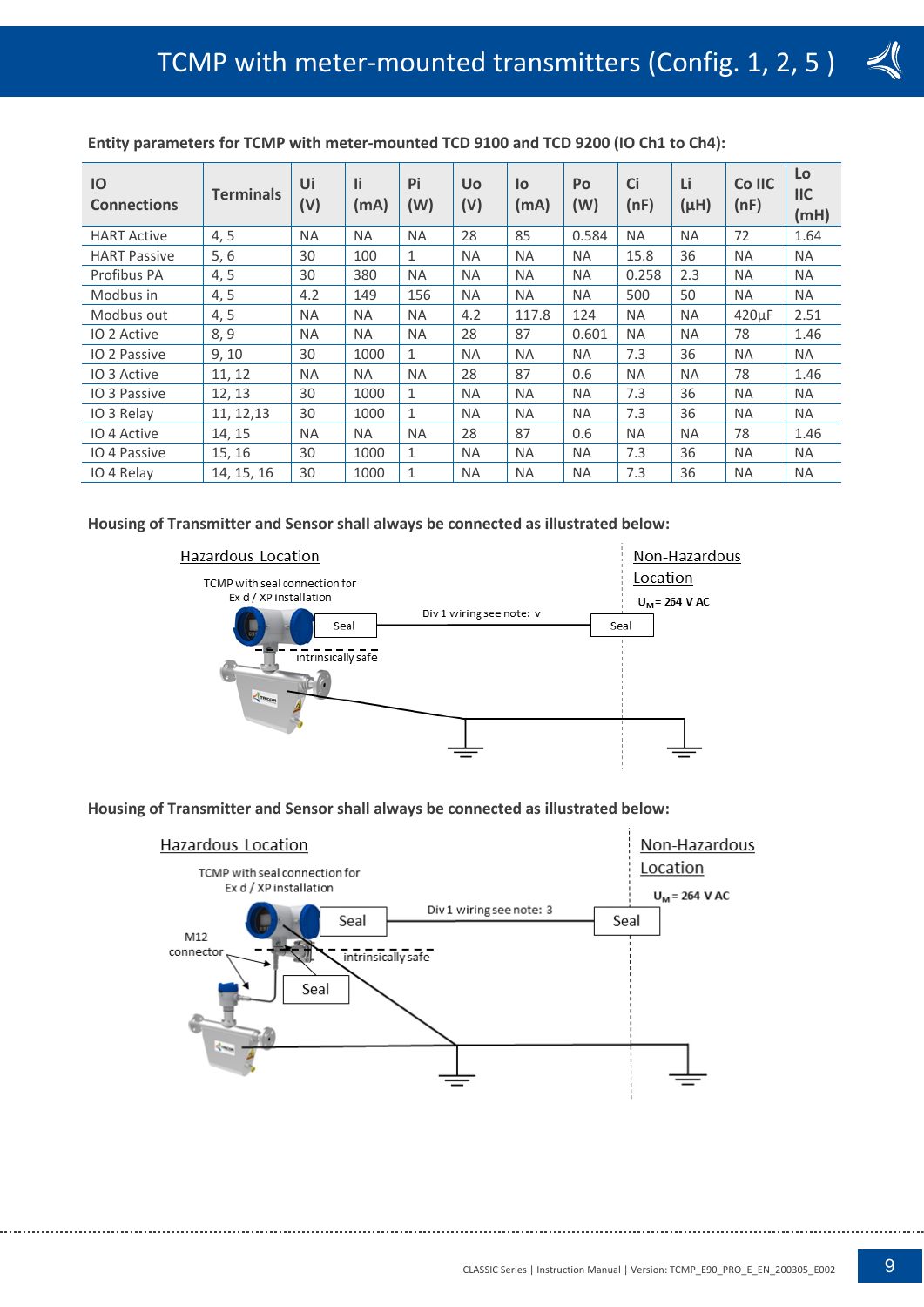### 5. TCMP with remote-mounted transmitters (Config. 3 + 4)

| <b>Transmitters</b>   | System serial number                          |
|-----------------------|-----------------------------------------------|
| TCD 9210-*-****-**-** | <sup>1</sup> TCMP ****-**-****-*****-**-**    |
| TCD 9220-*-****-**-** | $T$ TCMP ****-**-****-*****-**- <del>**</del> |

i. The process temperature range for remote versions of the equipment is determined as follows:

ii.  $-40^\circ$  C  $\leq$  Tp  $\leq$  +70° C (for T4),  $-40^\circ$  C  $\leq$  Tp  $\leq$  +135° C (for T3),  $-60^\circ$  C  $\leq$  Tp  $\leq$  +200° C (for T2)

- iii. The TCM transducer cable shall not exceed 30 meters when it is not provided by the manufacturer. The cable shall be either Type A or Type B cable as defined in EN 60079-14 and the conductors inside of the cable shall provide an insulation of 0.25 mm thick minimum.
- iv. This equipment includes non-conducting parts that may generate an ignition-capable level of electrostatic charges under certain extreme conditions. The user shall ensure that the equipment is not installed in a location where it may be subjected to external conditions (such as high-pressure steam) which might cause a build-up of electrostatic charges on non-conducting surfaces. Additionally, cleaning of the equipment shall be done only with a damp cloth;
- v. The end user shall ensure that all cable entries are fitted with any suitably certified cable gland or blanking elements;
- vi. The flameproof joints of the TCMP \*\*\*\* series of Coriolis Mass Flow Meter are not intended to be repaired;
- vii. The end user shall always refer to the TCMP series complete system equipment label before installation in any suitable explosive atmosphere, zone, ambient, and process temperature;
- viii. Remote terminal boxes of the equipment may be manufactured from aluminium; in the event of rare incidents, ignition sources due to impact and friction sparks could occur. This shall be considered when the remote version of the TRICOR flow meters are being installed in locations that specifically require group II Zone 0 applications;
- ix. The TCMP \*\*\*\* series of Coriolis Mass Flow Meter shall not be disassembled by the end user, and shall remain in the condition provided by the manufacturer;
- x. The TRICOR TCD 9220 shall only be electrically powered / connected to an overvoltage category II or better circuit as defined in IEC 60664-1 and required by Annex F of IEC 60079-11
- xi. The quoted entity parameters of Co and Lo are applicable for the distributed capacitance and inductance in cables. Where there is circuit capacitance or inductance in the connected equipment (represented by Ci and Li) that both total more than 1% of quoted Co and Lo then these values shall not exceed 50% of the quoted Co and Lo values;
- xii. The equipment internal circuits at the 4-Pin Connection A, B, 0 and 15 V or Connector X700 (Pin 1 = 15 V, Pin 2 = 0 V, Pin 3 = A and Pin 4 = B) are not capable of withstanding a 500 V r.m.s. a.c. test to earth as required by clause 6.3.13 of EN 60079-11:2012. This shall be taken into account in any equipment installation;
- xiii. Intrinsically safe installations only: A temporary connection of the TCD 9\*10 to an uncertified programming or data download device is permitted, when the TCD 9\*10 is located in the nonhazardous area (typically prior to installation). Alternatively, such a connection may be made when the TCD 9\*10 remains in the hazardous area, but the area is declared 'gas-free'. The uncertified programming or data download device shall be suitably-approved as a SELV supply to IEC 60950-1, IEC 61010-1 or an equivalent standard, with a maximum output voltage of 60 V. The input terminals of the TCD  $9*10$  have a maximum voltage  $U_M = 60$  V.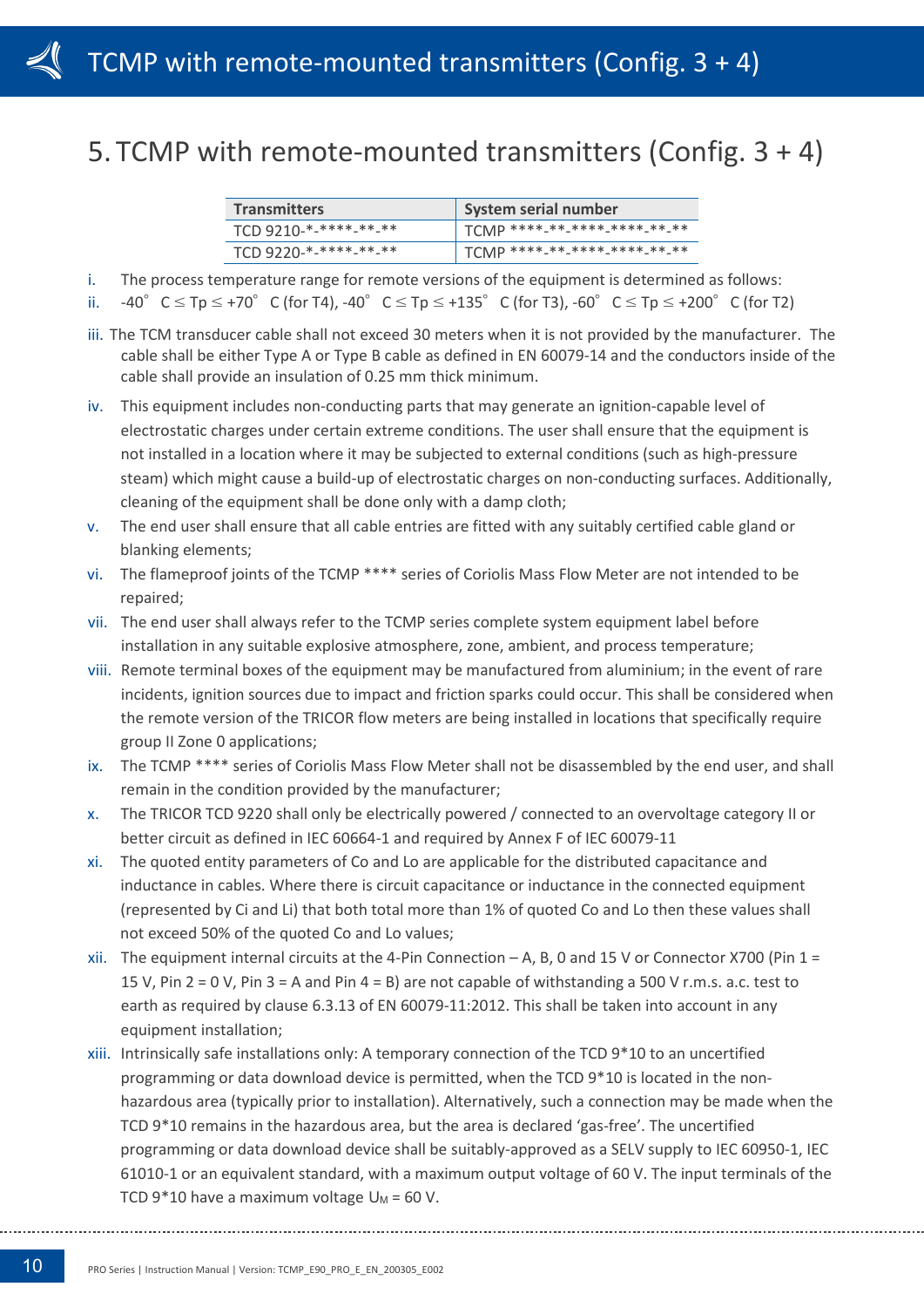- xiv. Suitable equipment certified blanking elements shall be fitted to all unused conduit entries to maintain the explosionproof and environmental characteristics of the equipment.
- xv. Remote terminal boxes of the TCM\*\*\*\* may be manufactured from aluminium; in the event of rare incidents, ignition sources due to impact and friction sparks could occur. This shall be considered when the remote version of the TRICOR flow meters are being installed in locations that specifically require group II Zone 0 applications.
- xvi. DC powered units shall be supplied with a Limited Energy Circuit (LEC), Class 2 as defined in article 725.121 of NFPA70, or Limited Power Source (LPS) as defined in CAN/CSA C22.2 No. 60950-1.
- xvii. The maximum pressure associated with the process medium in the internal pipes shall be limited on the lowest pressure rating of either transducer or process connection (see label information).
- xviii.If at any time there is a conflict between the system safety provisions and any relevant local (national or regional) requirements, the local requirements always take precedence.

#### **Entity parameters for TCMP with meter-mounted TCD 9210:**

Exd installation:  $U_M$  = 60 V DC

Exi installation:

| <b>Terminals</b>                                                           | $\mathbf{A}$ | (mA)                  | (W)   | ln E<br>⌒ | and a little |
|----------------------------------------------------------------------------|--------------|-----------------------|-------|-----------|--------------|
| $\sim$<br>$\sim$<br>$\ddot{\phantom{a}}$<br>wire IS circuit<br><b>J</b> OL | ∠∪           | $A$ O $\Gamma$<br>40⇒ | ر . ب | $1.9$ nF  | v.v          |

#### **Entity parameters for TCMP with meter-mounted TCD 9210:**

| IO<br><b>Connections</b> | <b>Terminals</b> | Ui<br>(V) | Πi<br>(mA) | Pi<br>(W)    | <b>Uo</b><br>(V) | lo<br>(mA) | Po<br>(W) | Ci<br>(nF) | Li<br>$(\mu H)$ | Co<br>$\mathsf{IIC}$<br>(nF) | Lo<br>$II$<br>(mH) |
|--------------------------|------------------|-----------|------------|--------------|------------------|------------|-----------|------------|-----------------|------------------------------|--------------------|
| <b>HART Active</b>       | 4, 5             | ΝA        | <b>NA</b>  | <b>NA</b>    | 28               | 85         | 0.6       | <b>NA</b>  | <b>NA</b>       | 79                           | 4.8                |
| <b>HART Passive</b>      | 5, 6             | 30        | 100        | $\mathbf{1}$ | ΝA               | <b>NA</b>  | <b>NA</b> | 3.5        | 33              | <b>NA</b>                    | <b>NA</b>          |
| Profibus PA              | 4, 5             | 30        | 500        | 5.32         | <b>NA</b>        | <b>NA</b>  | <b>NA</b> | 0.26       | 2.3             | <b>NA</b>                    | <b>NA</b>          |
| Modbus RTU               | 4, 5             | 4.2       | <b>NA</b>  | NA.          | 4.2              | 117.8      | 124       | 0.1        | 1.0             | <b>NA</b>                    | <b>NA</b>          |
| <b>IO 2 Active</b>       | 8,9              | ΝA        | <b>NA</b>  | <b>NA</b>    | 28               | 87         | 0.6       | <b>NA</b>  | <b>NA</b>       | 81                           | 4.6                |
| IO 2 Passive             | 9, 10            | 30        | 1000       | $\mathbf{1}$ | NA.              | <b>NA</b>  | <b>NA</b> | 1.6        | 33              | <b>NA</b>                    | <b>NA</b>          |
| IO 3 Active              | 11, 12           | ΝA        | <b>NA</b>  | <b>NA</b>    | 28               | 87         | 0.6       | <b>NA</b>  | <b>NA</b>       | 81                           | 4.5                |
| <b>IO 3 Passive</b>      | 12, 13           | 30        | 1000       | $\mathbf{1}$ | NA.              | <b>NA</b>  | <b>NA</b> | 1.6        | 33              | <b>NA</b>                    | <b>NA</b>          |
| IO 3 Relay               | 11, 12, 13       | 30        | 1000       | $\mathbf{1}$ | NA.              | <b>NA</b>  | <b>NA</b> | 1.6        | 33              | <b>NA</b>                    | <b>NA</b>          |
| IO 4 Active              | 14, 15           | ΝA        | <b>NA</b>  | <b>NA</b>    | 28               | 87         | 0.6       | <b>NA</b>  | <b>NA</b>       | 81                           | 4.5                |
| IO 4 Passive             | 15, 16           | 30        | 1000       | $\mathbf{1}$ | NA.              | <b>NA</b>  | <b>NA</b> | 1.6        | 33              | <b>NA</b>                    | <b>NA</b>          |
| IO 4 Relay               | 14, 15, 16       | 30        | 1000       | 1            | ΝA               | <b>NA</b>  | <b>NA</b> | 1.6        | 33              | <b>NA</b>                    | <b>NA</b>          |

#### **Ratings:**

|            | <b>ATEX /IECEX</b>         | CSA (US)                                   | CSA (Can)                  |
|------------|----------------------------|--------------------------------------------|----------------------------|
| <b>TCD</b> | Ex db ia [ia Ga] IIC T4 Gb | Cl 1, Zone 1 AEx db ia [ia Ga] IIC T4 Gb   | Ex db ia [ia Ga] IIC T4 Gb |
|            |                            | Class I, Div. 1, Groups A, B, C and D or C |                            |
|            |                            | and D, T4 (see TCM)                        |                            |
| <b>TCM</b> | For TCM 0050 $-$ 0325:     | For TCM 0050 $-$ 0325:                     | For TCM $0050 - 0325$ :    |
|            | Ex ia IIC T4T2 Ga          | Cl1, Zone 0 Ex ia IIC T4T2 Ga              | Ex ia IIC T4T2 Ga          |
|            |                            | Class I, Div. 1, Groups A, B, C and D, T*  |                            |
|            | For TCM 028K - 430K:       | For TCM 028K $-$ 430K:                     | For TCM 028K - 430K:       |
|            | Ex ia IIB T4T2 Ga          | Cl1, Zone 0 Ex ia IIB T4T2 Ga              | Ex ia IIB T4T2 Ga          |
|            |                            | Class I, Div. 1, Groups C and D, T*        |                            |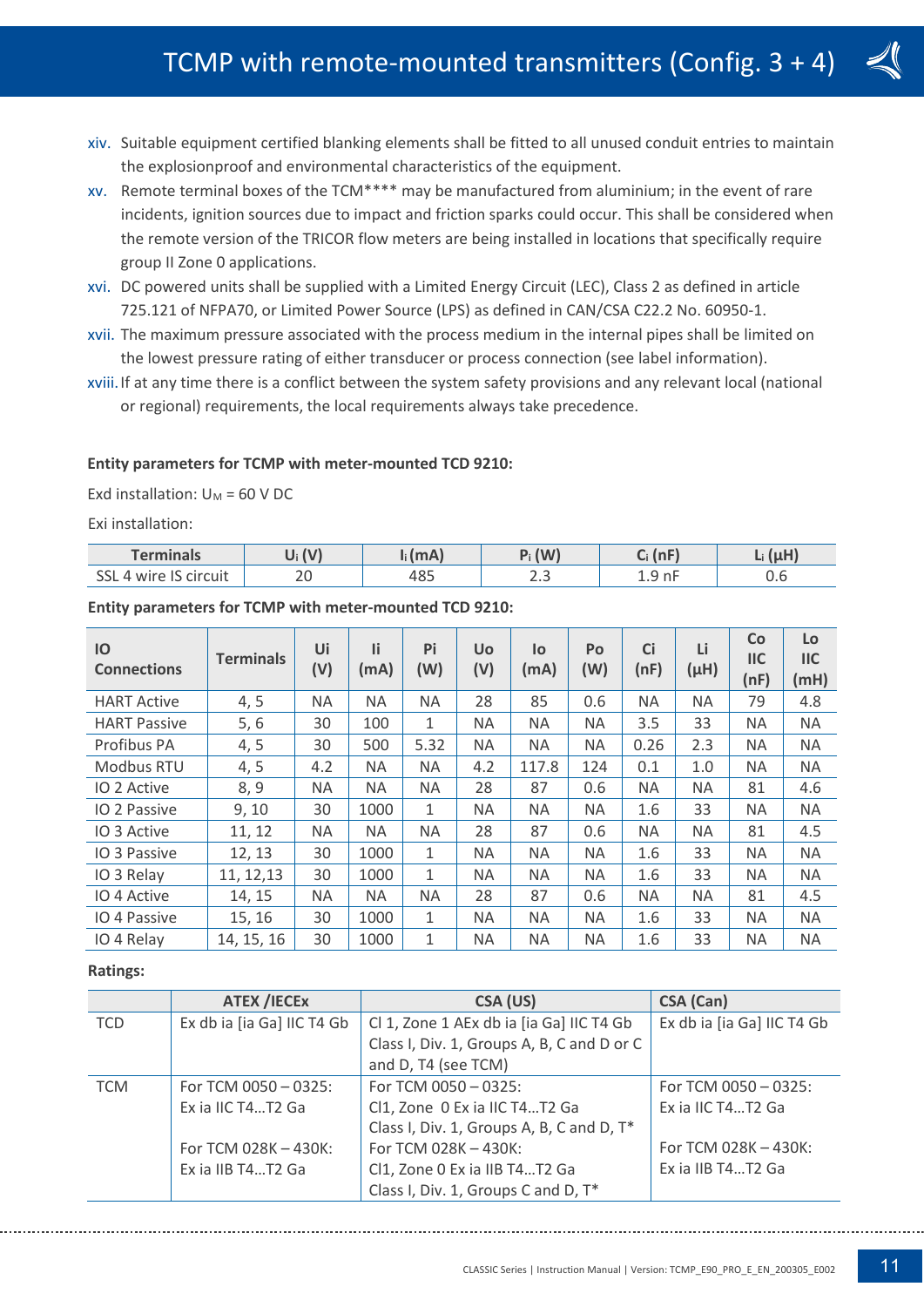![](_page_11_Figure_1.jpeg)

#### **Housing of Transmitter and Sensor shall always be connected as illustrated below**